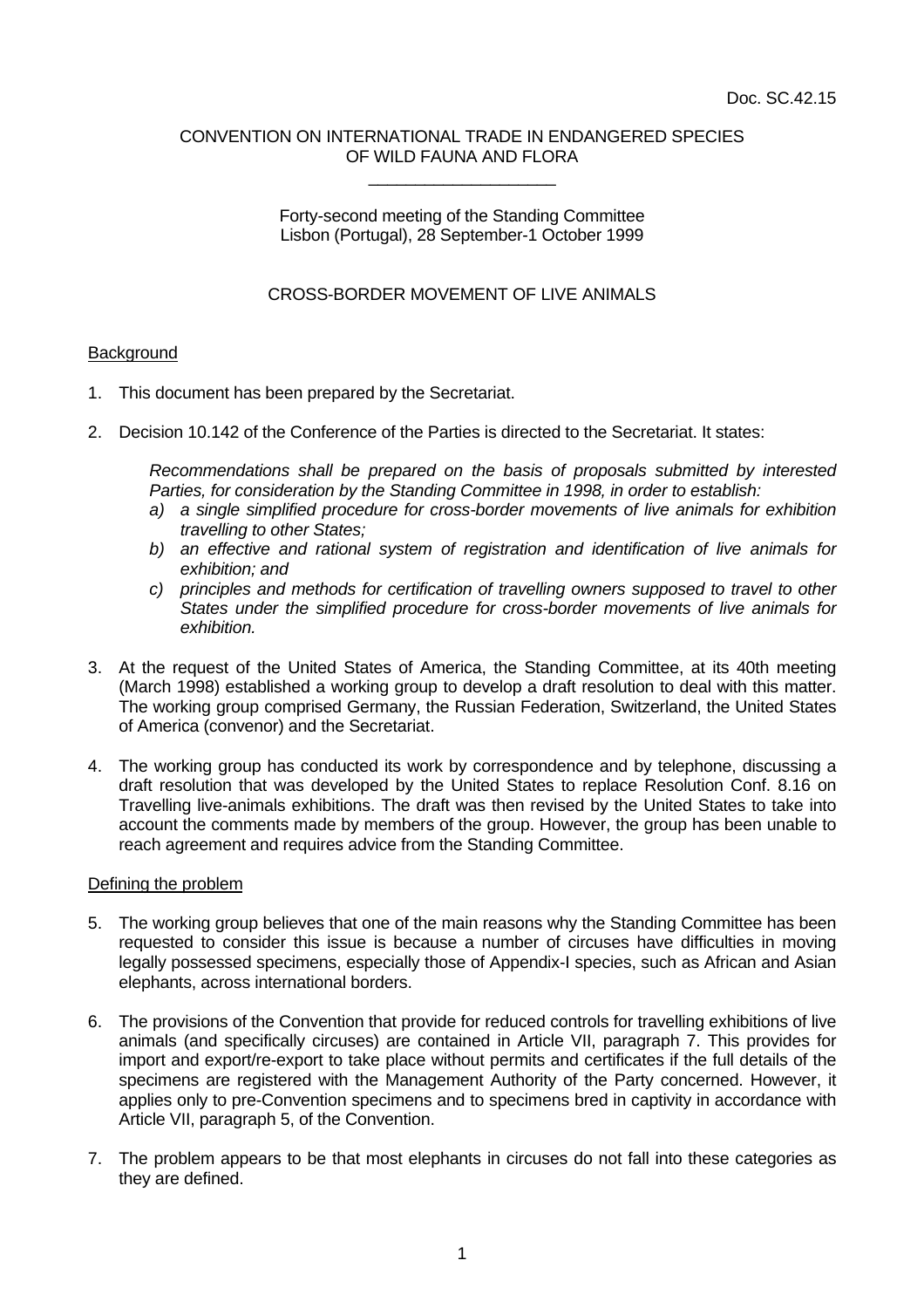### pre-Convention

8. Some of the elephants involved in trade may have been acquired before the provisions of the Convention became applicable to them. There are likely to be rather few such animals but they may of course be traded in accordance with the provisions of Article VII, paragraph 7.

## pre-Appendix I

9. A more significant problem exists for circuses with African elephants that are from populations that were in Appendix II at the time they were acquired and were subsequently transferred to Appendix I. It is obvious that these are not pre-Convention specimens (because at the time they were acquired the provisions of the Convention clearly applied to them) and the Conference of the Parties has decided that there is no derogation applicable to them from the usual trade controls (i.e. there is no equivalence between pre-Convention and pre-Appendix-I). The provisions applicable to specimens in trade are the provisions relating to the appendix in which the species is listed at the time the trade takes place. This decision is recorded in Resolution Conf. 5.11, paragraph h).

### bred in captivity

10. The other case of interest relates to elephants (generally Asian elephants) that were bred in captivity from pre-Convention parents. However, these offspring are not considered "bred in captivity" as that term is defined in Resolution Conf. 10.16, since they are usually (if not always) F1 animals and there appears to be no reliable breeding of African or Asian elephants in captivity to the second generation (F2). These offspring could therefore not be considered as "bred in captivity" in CITES terms.

### Possible solutions

# pre-Appendix I specimens

11. It has been suggested that Resolution Conf. 5.11 could be amended to provide the possibility for live specimens of Appendix-I populations of African elephants that were acquired when the populations were in Appendix II to be treated as pre-Convention or as Appendix II. However, the Secretariat believes that this would be contrary to the Convention, which makes no provision for any derogation for specimens of species transferred from one appendix to another.

#### specimens 'bred in captivity'

12. For elephants produced in captivity, one option would be to amend Resolution Conf. 10.16 to allow them to be considered as 'bred in captivity'. However, this would not solve the problem because circuses are considered as commercial enterprises and animals bred for use in the circuses are considered as bred for commercial purposes. This means that Appendix-I animals bred by circuses are covered specifically by Article VII, paragraph 4, of the Convention rather than by Article VII, paragraph 5. (The latter paragraph is generally understood not to refer to specimens of Appendix-I species bred for commercial purposes, since paragraph 4 would otherwise be pointless.) Therefore, paradoxically, it appears that Appendix-I animals bred by circuses for their own use are not eligible to be traded under the simplified procedures established for circuses (and other exhibitions). Some members of the working group had doubts about this interpretation. They therefore suggested that the Standing Committee be asked to comment on whether Article VII, paragraph 7, by referring to Article VII, paragraph 5 (and not paragraph 4), effectively excludes Appendix-I species bred in captivity by circuses. If this is the case, the working group suggests that the difficulties faced by circuses with Asian elephants should not (or can not) be solved by reference to the exemptions in Article VII, paragraph 7, for captive-bred specimens.